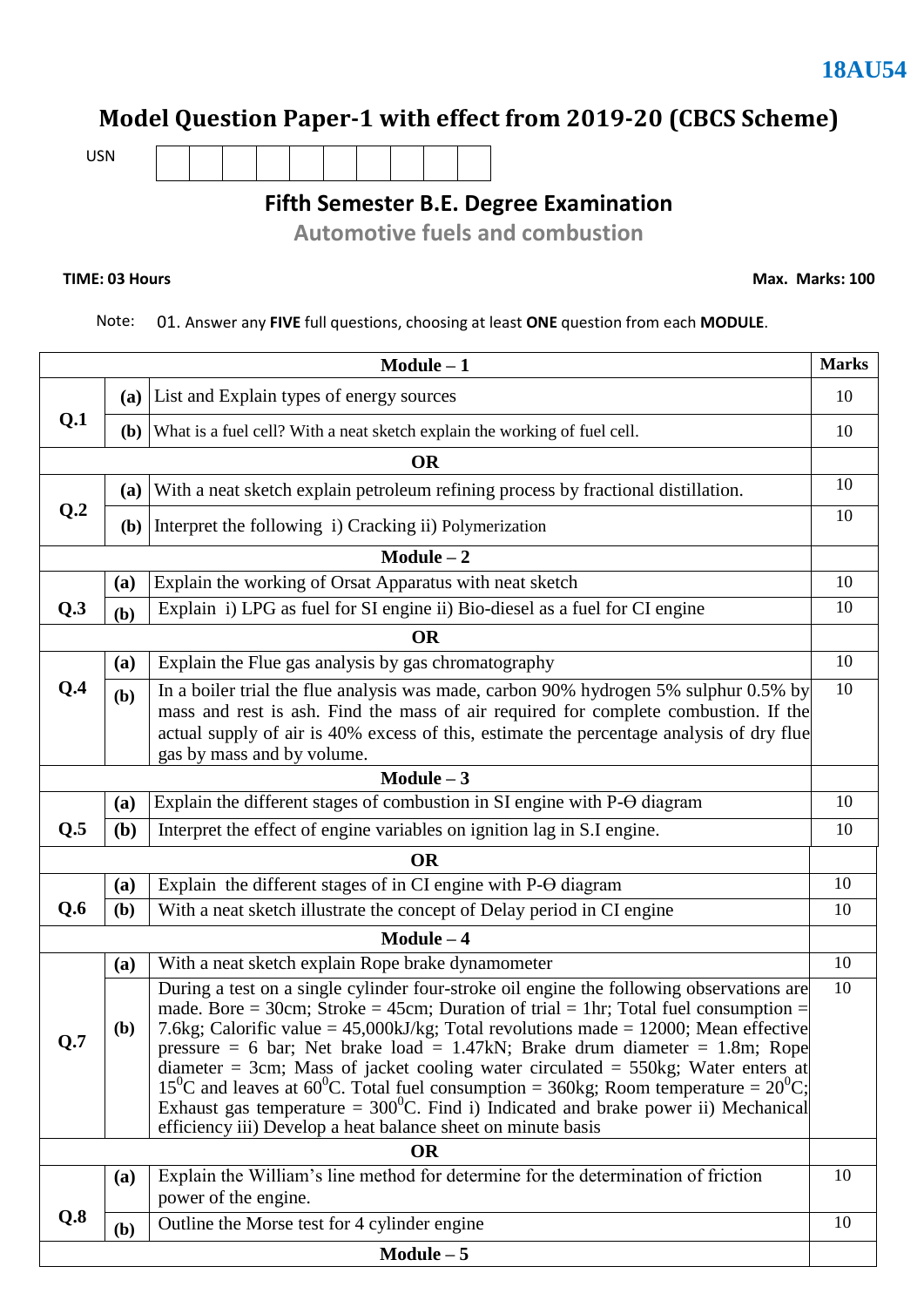| Q.9  | (a) | List and Explain the factors affecting combustion in duel fuel engine         |  |  |
|------|-----|-------------------------------------------------------------------------------|--|--|
|      | (b) | With a neat sketch explain the working principle of duel fuel engine          |  |  |
| OR   |     |                                                                               |  |  |
|      | (a) | What is a Multi fuel engine? what are the requirements of a Multi fuel engine |  |  |
| Q.10 | (b) | Identify the characteristics of multi fuel engine                             |  |  |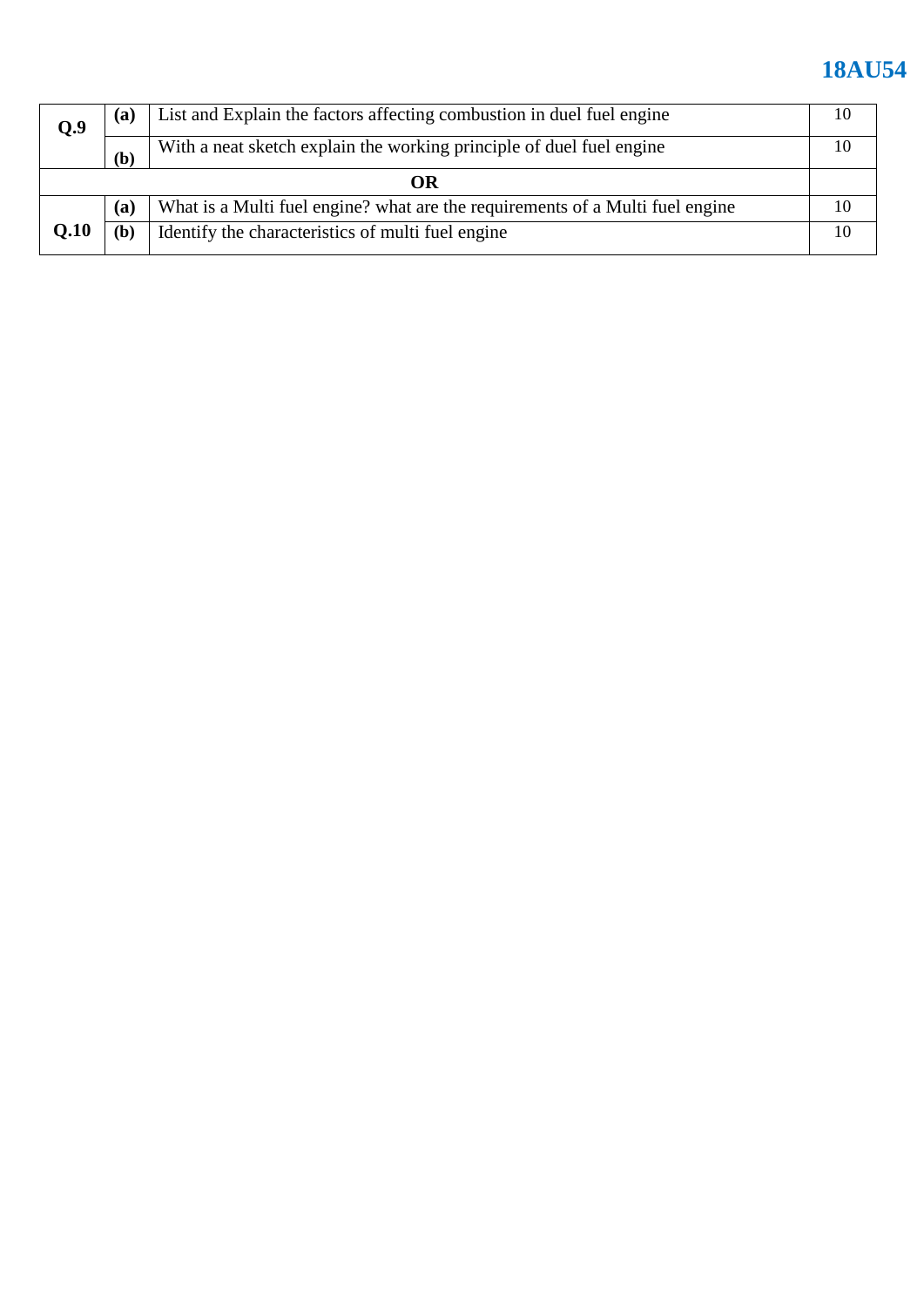| Table showing the Bloom's Taxonomy Level, Course Outcome and Programme |     |                                                     |                                                                      |                             |                              |
|------------------------------------------------------------------------|-----|-----------------------------------------------------|----------------------------------------------------------------------|-----------------------------|------------------------------|
| <b>Outcome</b>                                                         |     |                                                     |                                                                      |                             |                              |
| <b>Question</b>                                                        |     | <b>Bloom's Taxonomy Level</b><br>attached           |                                                                      | <b>Course</b><br>Outcome    | <b>Programme Outcome</b>     |
| Q.1                                                                    | (a) | L1,L2                                               |                                                                      | CO <sub>1</sub>             | 1,2,3,4,6,7                  |
|                                                                        | (b) | L1, L2                                              |                                                                      | CO1                         | 1,2,3,4,6,7                  |
| Q.2                                                                    | (a) | L2                                                  |                                                                      | CO1                         | 1,2,3,4,6,7                  |
|                                                                        | (b) | L2                                                  |                                                                      | $\overline{CO1}$            | 1,2,3,4,6,7                  |
| Q.3                                                                    | (a) | L2                                                  |                                                                      | CO <sub>2</sub>             | 1                            |
|                                                                        | (b) | L2                                                  |                                                                      | CO <sub>2</sub>             | 1                            |
| Q.4                                                                    | (a) | L2                                                  |                                                                      | CO <sub>2</sub>             | 1                            |
|                                                                        | (b) | L1,L5                                               |                                                                      | CO <sub>2</sub>             | $\mathbf{1}$                 |
| Q.5                                                                    | (a) | L2                                                  |                                                                      | $\overline{CO3}$            | 1,2,3                        |
|                                                                        | (b) | L2                                                  |                                                                      | CO <sub>3</sub>             | 1,2,3                        |
| Q.6                                                                    | (a) | L2                                                  |                                                                      | CO <sub>3</sub>             | 1,2,3                        |
|                                                                        | (b) | L2                                                  |                                                                      | $\overline{CO3}$            | 1,2,3                        |
| Q.7                                                                    | (a) | L2                                                  |                                                                      | $\overline{CO4}$            | 1,2,3                        |
|                                                                        | (b) | L1, L3                                              |                                                                      | CO <sub>4</sub>             | 1,2,3                        |
| Q.8                                                                    | (a) | L2                                                  |                                                                      | $\overline{CO4}$            | 1,2,3                        |
|                                                                        | (b) | L2                                                  |                                                                      | CO <sub>4</sub>             | 1,2,3                        |
| Q.9                                                                    | (a) | L1, L2                                              |                                                                      | CO <sub>5</sub>             | $\qquad \qquad \blacksquare$ |
|                                                                        | (b) | L2                                                  |                                                                      | CO <sub>5</sub>             | $\blacksquare$               |
| Q.10                                                                   | (a) | L1                                                  |                                                                      | CO <sub>5</sub>             | $\blacksquare$               |
|                                                                        | (b) | L <sub>3</sub>                                      |                                                                      | $\overline{CO5}$            | ÷,                           |
|                                                                        |     |                                                     |                                                                      |                             |                              |
|                                                                        |     |                                                     |                                                                      | Lower order thinking skills |                              |
| <b>Bloom's</b>                                                         |     | Remembering(<br>Understanding                       |                                                                      |                             | Applying (Application):      |
| <b>Taxonomy</b>                                                        |     | Comprehension): $L_2$<br>knowledge): $L_1$<br>$L_3$ |                                                                      |                             |                              |
| <b>Levels</b>                                                          |     | Analyzing (Analysis): $L_4$                         | <b>Higher order thinking skills</b><br>Valuating (Evaluation): $L_5$ |                             | Creating (Synthesis): $L_6$  |
|                                                                        |     |                                                     |                                                                      |                             |                              |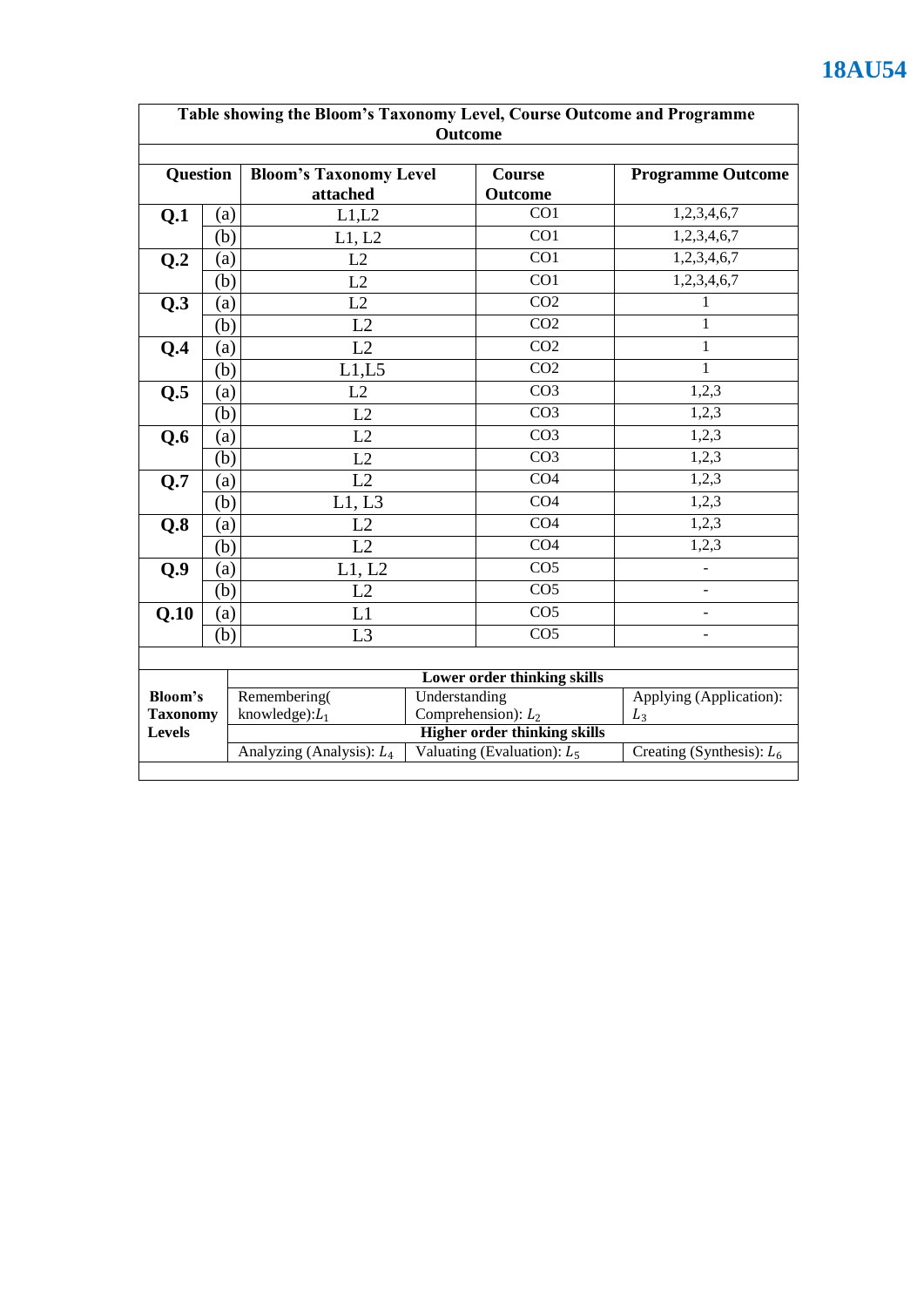### **Model Question Paper-1 with effect from 2019-20 (CBCS Scheme)**

USN

### **Fifth Semester B.E. Degree Examination**

**Automotive fuels and combustion** 

#### **TIME: 03 Hours**

**Max. Marks: 100**

Note: 02. Answer any **FIVE** full questions, choosing at least **ONE** question from each **MODULE**.

| $Module - 1$    |              |                                                                                                                                                                                                                                                                                                               |    |  |  |
|-----------------|--------------|---------------------------------------------------------------------------------------------------------------------------------------------------------------------------------------------------------------------------------------------------------------------------------------------------------------|----|--|--|
| Q.1             | (a)          | Outline exhaustible and inexhaustible energy sources with examples.                                                                                                                                                                                                                                           |    |  |  |
|                 |              | (b) With a neat sketch illustrate wind energy harnessing system.                                                                                                                                                                                                                                              | 10 |  |  |
|                 |              | <b>OR</b>                                                                                                                                                                                                                                                                                                     |    |  |  |
|                 |              | (a) Illustrate the chemistry of petroleum                                                                                                                                                                                                                                                                     | 10 |  |  |
| Q <sub>.2</sub> |              | Interpret the following i) Diesel index ii) Aniline point iii) cloud point iv) Pour point v)<br>$\left(\mathbf{b}\right)$ $\left \frac{1}{\text{Isomerization}}\right $                                                                                                                                       | 10 |  |  |
|                 |              | $Module - 2$                                                                                                                                                                                                                                                                                                  |    |  |  |
|                 | (a)          | Explain the rating of S.I and C.I engine fuels                                                                                                                                                                                                                                                                | 10 |  |  |
| Q.3             | (b)          | What are the properties of good air fuel mixture? explain                                                                                                                                                                                                                                                     | 10 |  |  |
|                 |              | <b>OR</b>                                                                                                                                                                                                                                                                                                     |    |  |  |
|                 | (a)          | Explain the Flue gas analysis by gas chromatography                                                                                                                                                                                                                                                           | 10 |  |  |
| Q.4             | (b)          | The following is the percentage of a coal sample on mass basis: $C = 85$ ; $H_2 = 8$ ; $O_2 =$<br>10; and Ash = 2. Find i) Minimum air required for complete combustion. ii)<br>Volumetric analysis of the product supplied iii) Assume that air contains 25% of<br>oxygen on mass basis with 12% excess air. | 10 |  |  |
|                 |              | $Module - 3$                                                                                                                                                                                                                                                                                                  |    |  |  |
| Q.5             | (a)          | With a neat sketch interpret the phenomenon of knocking in S.I engine.                                                                                                                                                                                                                                        | 10 |  |  |
|                 |              | Outline the effect of engine variables on flame propagation in S.I engine.                                                                                                                                                                                                                                    | 10 |  |  |
|                 |              | <b>OR</b>                                                                                                                                                                                                                                                                                                     |    |  |  |
|                 | (a)          | With a neat sketch interpret the phenomenon of knocking in C.I engine.                                                                                                                                                                                                                                        | 10 |  |  |
| Q.6             | (b)          | Explain the Induction air swirl in C.I engine combustion with a neat sketch                                                                                                                                                                                                                                   | 10 |  |  |
|                 | $Module - 4$ |                                                                                                                                                                                                                                                                                                               |    |  |  |
| Q.7             | (a)          | With a neat sketch explain Prony brake dynamometer                                                                                                                                                                                                                                                            | 10 |  |  |
|                 | (b)          | Briefly explain the following terms i) Mechanical efficiency ii) Volumetric efficiency<br>iii) Brake specific fuel consumption iv) Indicated power v) Brake power                                                                                                                                             | 10 |  |  |
|                 | <b>OR</b>    |                                                                                                                                                                                                                                                                                                               |    |  |  |
|                 | (a)          | Explain the measurement of fuel consumption in the I.C engine                                                                                                                                                                                                                                                 | 10 |  |  |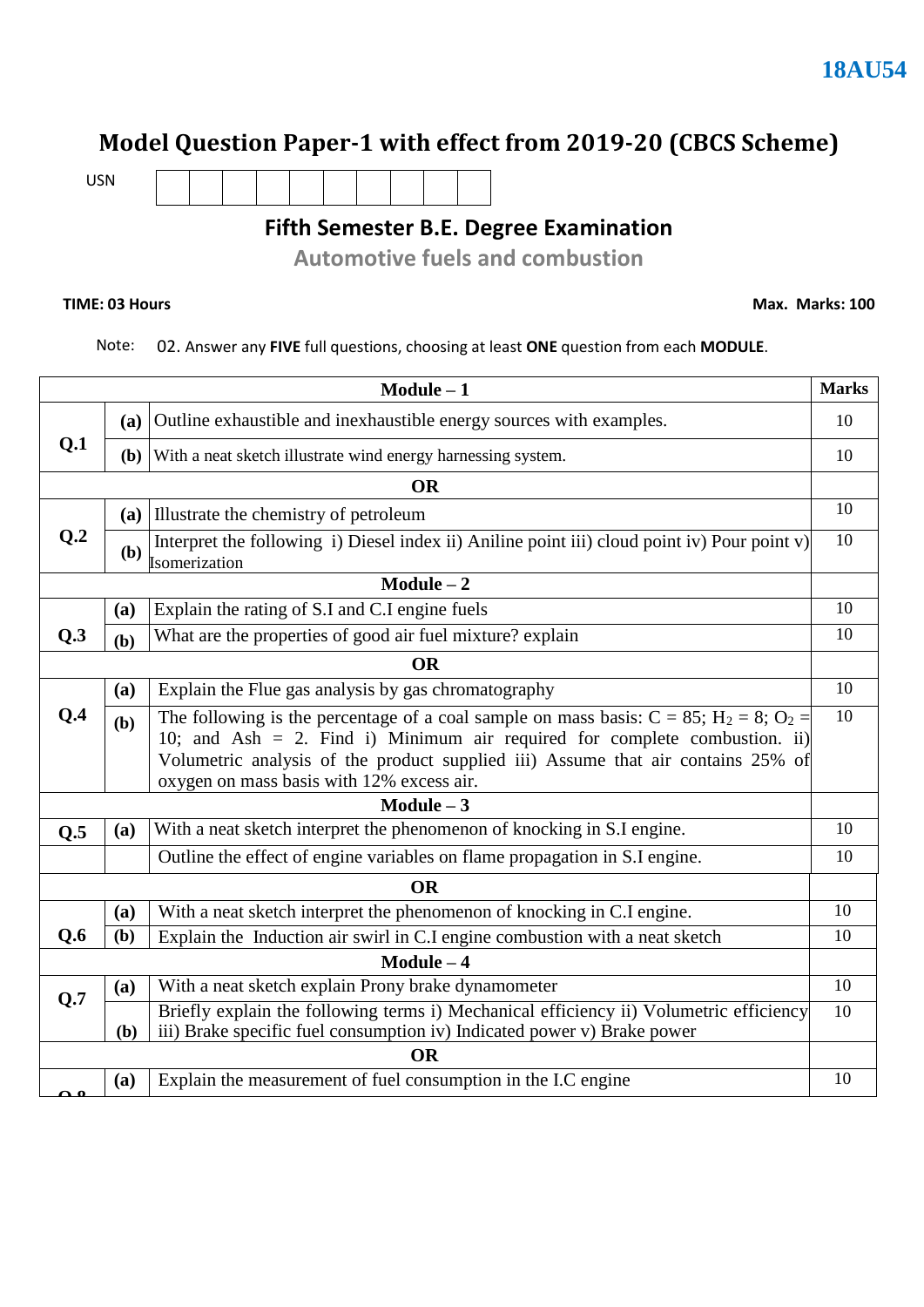|           | (b)         | A 4-stroke cycle, Four cylinder petrol engine was tested at full throttle at constant<br>speed. The cylinders have diameters 80mm and stroke 100 mm. fuels was supplied at<br>the rate of 5.44kg/hr and plugs of the four cylinders were successively short circuited<br>without the change of speed. The power measured was as follows.<br>With all cylinders working = $14.7Kw$ ; With cylinder 1 cut off = 10.1 kW; With<br>cylinder 2 cut off = 10.3 kW; With cylinder 3 cut off = 10.4 kW; With cylinder 4 cut<br>off = 10.2 kW. Calorific value of petrol was $41900Ki/kg$ . Find i) Mechanical<br>efficiency ii) Indicated thermal efficiency iii) Frictional power | 10 |  |  |
|-----------|-------------|----------------------------------------------------------------------------------------------------------------------------------------------------------------------------------------------------------------------------------------------------------------------------------------------------------------------------------------------------------------------------------------------------------------------------------------------------------------------------------------------------------------------------------------------------------------------------------------------------------------------------------------------------------------------------|----|--|--|
|           | Module $-5$ |                                                                                                                                                                                                                                                                                                                                                                                                                                                                                                                                                                                                                                                                            |    |  |  |
| Q.9       | <b>(a)</b>  | List the advantages and disadvantages of duel fuel engine                                                                                                                                                                                                                                                                                                                                                                                                                                                                                                                                                                                                                  | 10 |  |  |
|           | (b)         | Illustrate about any two types of gaseous fuels used for duel fuel engines                                                                                                                                                                                                                                                                                                                                                                                                                                                                                                                                                                                                 | 10 |  |  |
| <b>OR</b> |             |                                                                                                                                                                                                                                                                                                                                                                                                                                                                                                                                                                                                                                                                            |    |  |  |
|           | (a)         | What is a multi fuel engine? what are the requirements of multi fuel engine                                                                                                                                                                                                                                                                                                                                                                                                                                                                                                                                                                                                | 10 |  |  |
| Q.10      | (b)         | Outline the requirements of multi fuel engine modifications                                                                                                                                                                                                                                                                                                                                                                                                                                                                                                                                                                                                                | 10 |  |  |